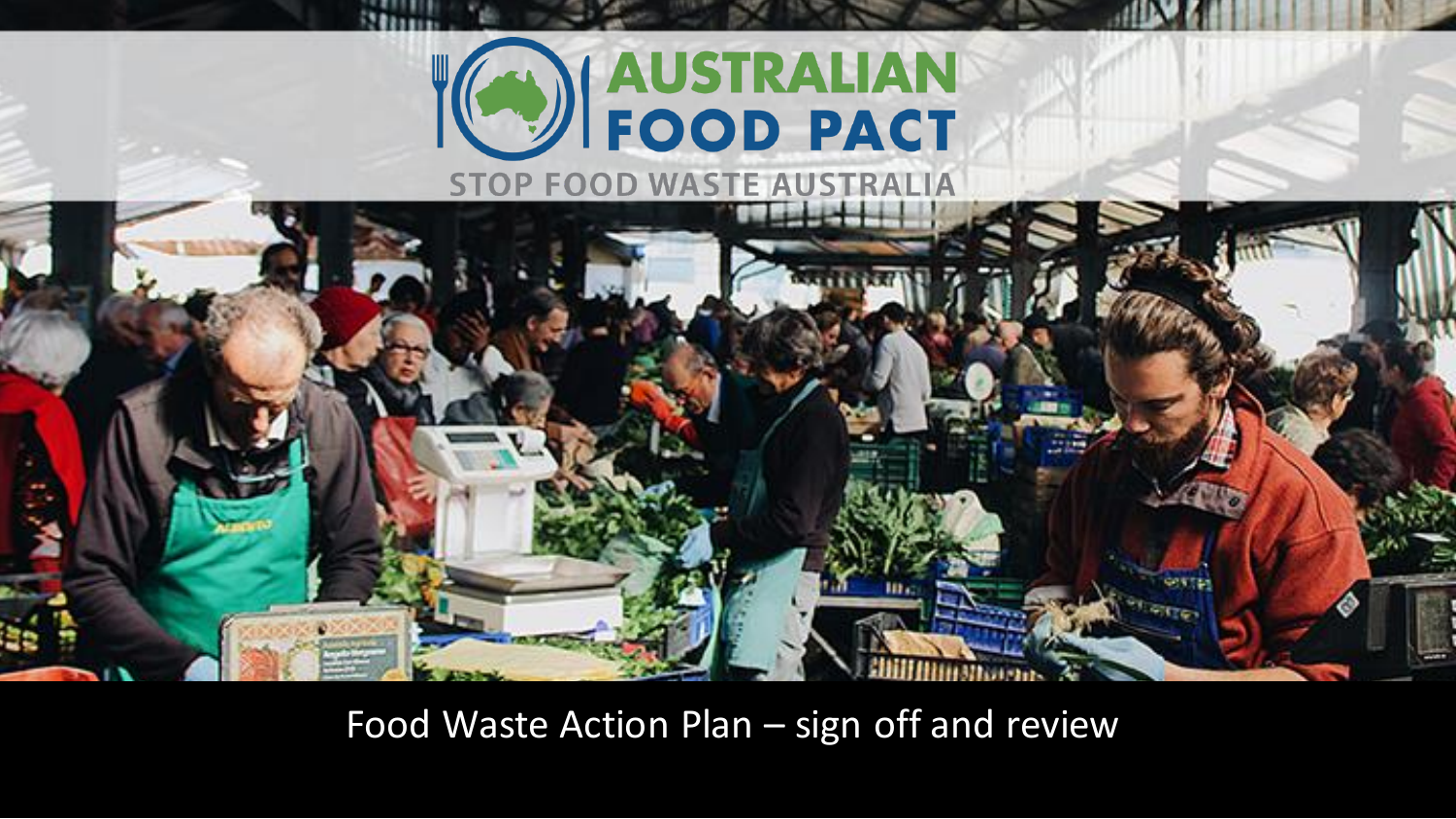## **Welcome!**



The purpose of this session is discuss the practicalities associated with populating and reviewing the food waste action plan.

Remember, the plan is an opportunity to formalise your contribution to the Pact and identify where Stop Food Waste Australia (SFWA) can assist.

The session will cover:

- 1. A reminder of the expectations.
- 2. Signing off the plan.
- 3. Review process.

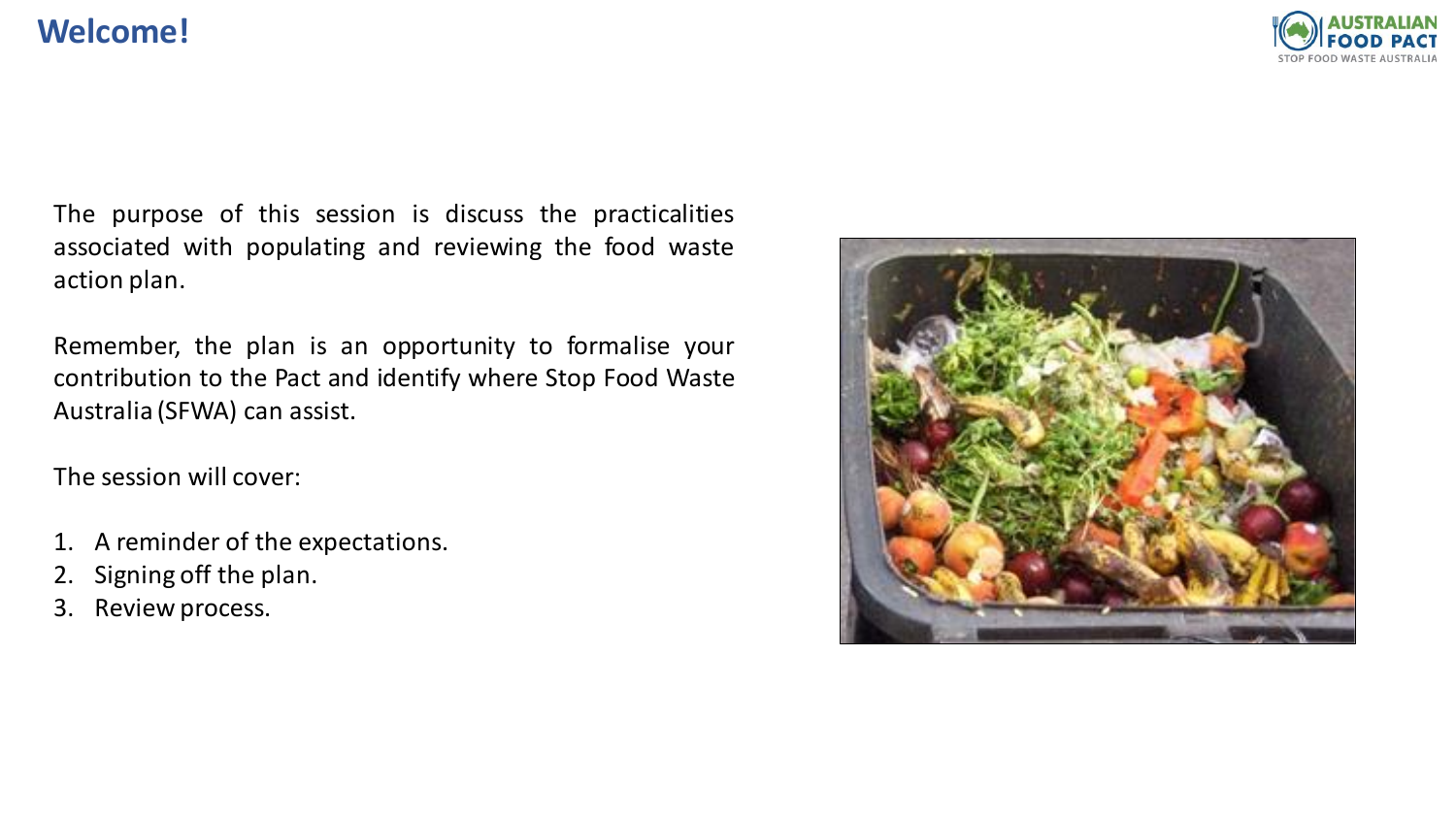## **Food waste reduction plan expectations**



The following is expected to maintain both progress and regular engagement:

- Agree an initial Food Waste Reduction Plan with Stop Food Waste Australia.
- Stop Food Waste Australia to work collaboratively with signatoriesto realise food waste saving opportunities.
- Review the progress made every six months.
- Agree an updated plan with Stop Food Waste Australia.

**If you have a plan already, the tools and resources provided by the Australian Food Pact are intended to be utilised as seamlessly as possible within your business operations.**

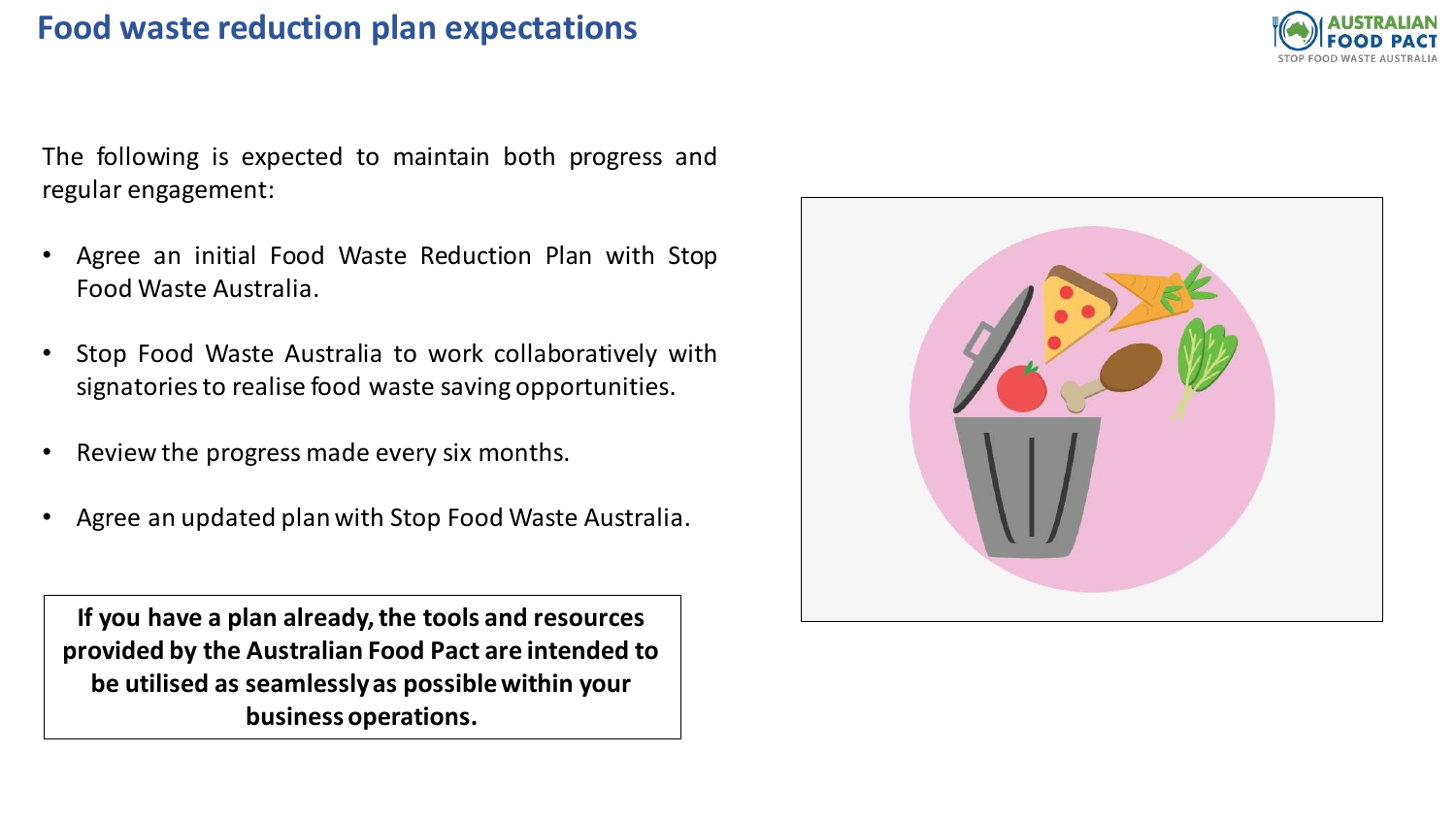

The following process is suggested to complete the initial food waste action plan: